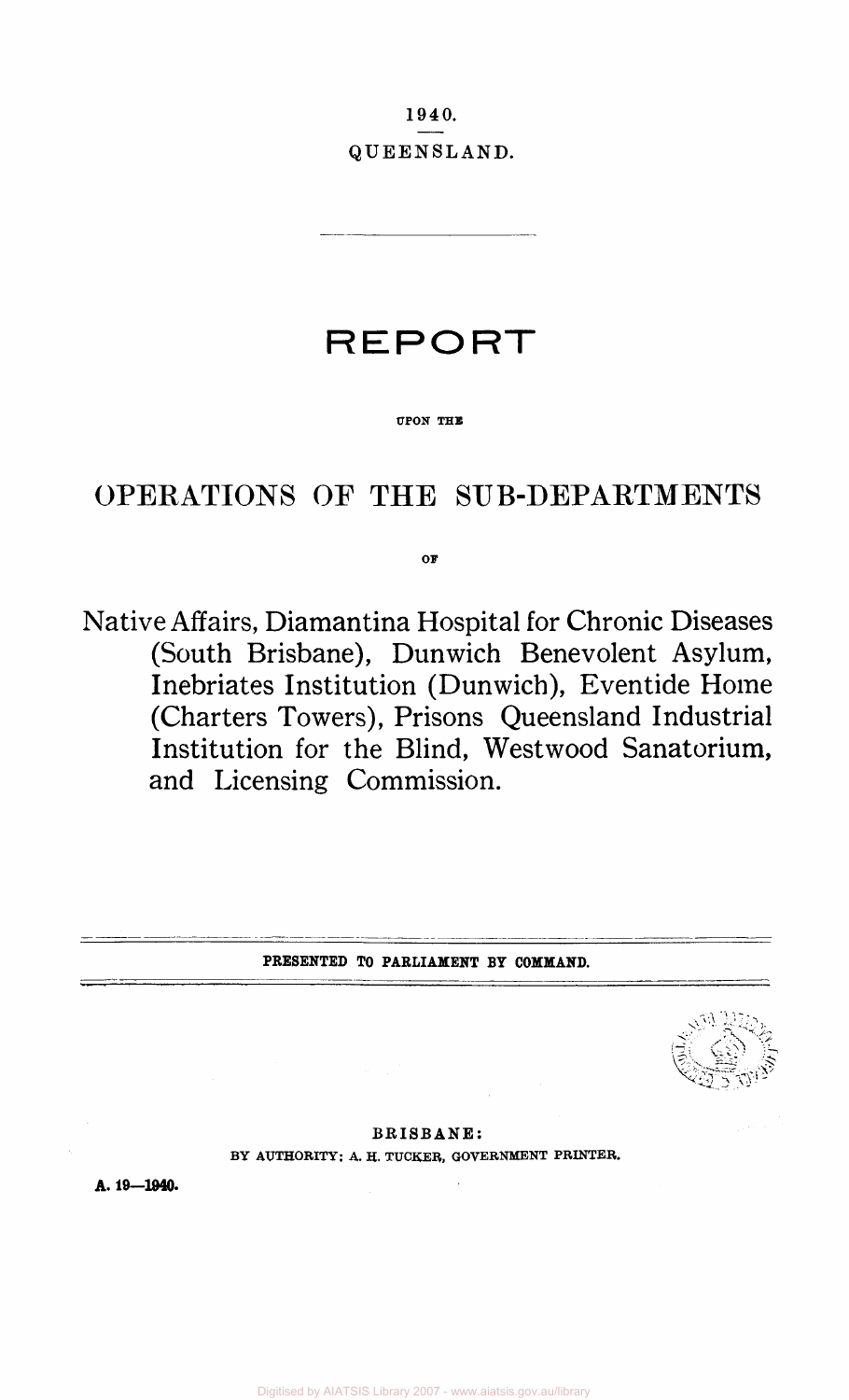# **Reports upon the Operations of Certain Sub-Departments of the Department of Health and Home Affairs.**

Department of Health and Home Affairs. Brisbane, 11th October, 1940.

# TO THE HONOURABLE THE SECRETARY FOR HEALTH AND HOME AFFAIRS.

SIR,—I have the honour to submit, for presentation to Parliament, the following information regarding the operations of the under-mentioned Sub-Departments of this Department.

C. E. CHUTER,

Under Secretary.

DIRECTOR OF NATIVE AFFAIRS (J. W. Bleakley).

DIAMANTINA HOSPITAL FOR CHRONIC DISEASES, SOUTH BRISBANE (Acting Visiting Medical Officer, Dr. T. H. R. Mathewson; Supermiendent, T. M. Daley).

DUNWICH BENEVOLENT ASYLUM (Manager and Medical Superintendent, Dr. F. C. Turnbull). EVENTIDE HOME, CHARTERS TOWERS (Manager, W. H. Berry).

INEBRIATE INSTITUTION, DUNWICH (Manager and Medical Superintendent, Dr. F. C. Turnbull).

PRISONS (Comptroller.General, J. F. Whitney).

QUEENSLAND INDUSTRIAL INSTITUTION FOR THE BLIND, SOUTH BRISBANE (Manager, A. T. Fullagar).

WESTWOOD SANATORIUM (Superintendent, Dr. J. H. Blackburn).

LICENSING COMMISSION (T. A. Ferry (Chairman), R. H. Robinson, and F. P. Byrne, Commissioners; Secretary, F. P. Byrne).

# **Director of Native Affairs—Information contained in Report for the Year ended 31st December, 1939.**

Brisbane, B.7, 20th August, 1940.

SIR,—In accordance with section 6 (2) of "The *Aboriginals Preservation and Protection Act of* 1939," I submit herewith the report of the administration of the above Act and its predecessor for the calendar year ending 31

Following this repeal, the natives of the islands of Torres<br>Strait were legislated for as a separate race from the<br>aboriginals of the mainland, under "The Torres Strait<br>Islanders dot of 1939," which also came into operatio

The following report, however, deals with the joint adminis-tration of the above Acts under the Director of Native Affairs as from that date.

Under *" The Torres Strait Islanders Act of* 1939" the natives of Torres Strait islands were given a new and improved status, by conferring upon them the powers and responsibilities of local government.

The main feature of "The Aboriginals Preservation and<br>Protection Act of 1939" might be said to be the upliftment<br>of the civilised half-castes, by automatically conferring freedom<br>and full citizen rights where their circum

The outbreak of war in the latter part of the year affected<br>administrative machinery to some extent, several officers being<br>called up for military or naval duty, but the staff have loyally<br>done their best to meet the diffi conduct of the staff has been excellent.

# POPULATION.

The census taken by the Government Statistician on 30th June, 1939, revealed that the total aboriginal and half-caste population of the State was 18,808, of whom 10,154 were males and 8,654 females. Full-bloods comprised 12,030, and half-castes 6,778 of the above figure.

### LABOUR CONDITIONS ON LAND.

All natives experienced in stock work found regular employment, and there was also a good demand for general labourers. In the far northern protectorates, the demand for able-bodied workers exceeded the supply, and in no place was<br>there any serious unemployment. Forty-one natives were<br>engaged as police trackers. The total number of aboriginals<br>and half-castes employed in land occupations w and 571 females.

Patrols aggregating 377} days were undertaken by country protectors, and a distance of 10,002 miles was covered.

### COMPENSATION.

Fifty-three claims were allowed, and the sum of £818 16s. 7d. was received as compensation and administered for the benefit of the claimants.

## ABORIGINAL ACCOUNTS.

Wages deposits to the 5,786 native accounts totalled £70,043 7s. 2d., and withdrawals amounting to £77,766 0s. 2d. were made.

The total amount held in trust for the natives throughout the State was £241,466 l1s. l1d.

The Aboriginal Protection Property Account was credited with £784 4s. 6d. and £133 19s. 10d., representing the unclaimed estates of deceased and Savings Bank balances of missing aboriginals.

The Aboriginal Provident Fund, used for the relief of indigent natives, was in credit to the extent of £1,350 6s. 6d.

### RELIEF AND BLANKETS.

All old and indigent natives were supplied with rations and blankets, clothing, tobacco, &c. The cost of the blankets was £1,867 lis. 5d., and of the other relief £1,845 18s. 7d., exclusive of freight. Blankets issued totalled 1,900.

Where necessary, casual relief was granted at a cost of £343 16s. l1d.

## CRIME AMONG ABORIGINALS.

The number of convictions for offences by aboriginals was 68, and of these 54 were for drunkenness. Fines totalling £7 6s. were imposed.

# OFFENCES AGAINST ABORIGINALS.

The fourteen convictions for offences against aboriginals were punished by the imposition of £111 6s. in fines.

### REMOVALS.

Removals of aboriginals to settlements showed an appreciable decrease on those of the preceding year, 194 being removed, as compared with 250.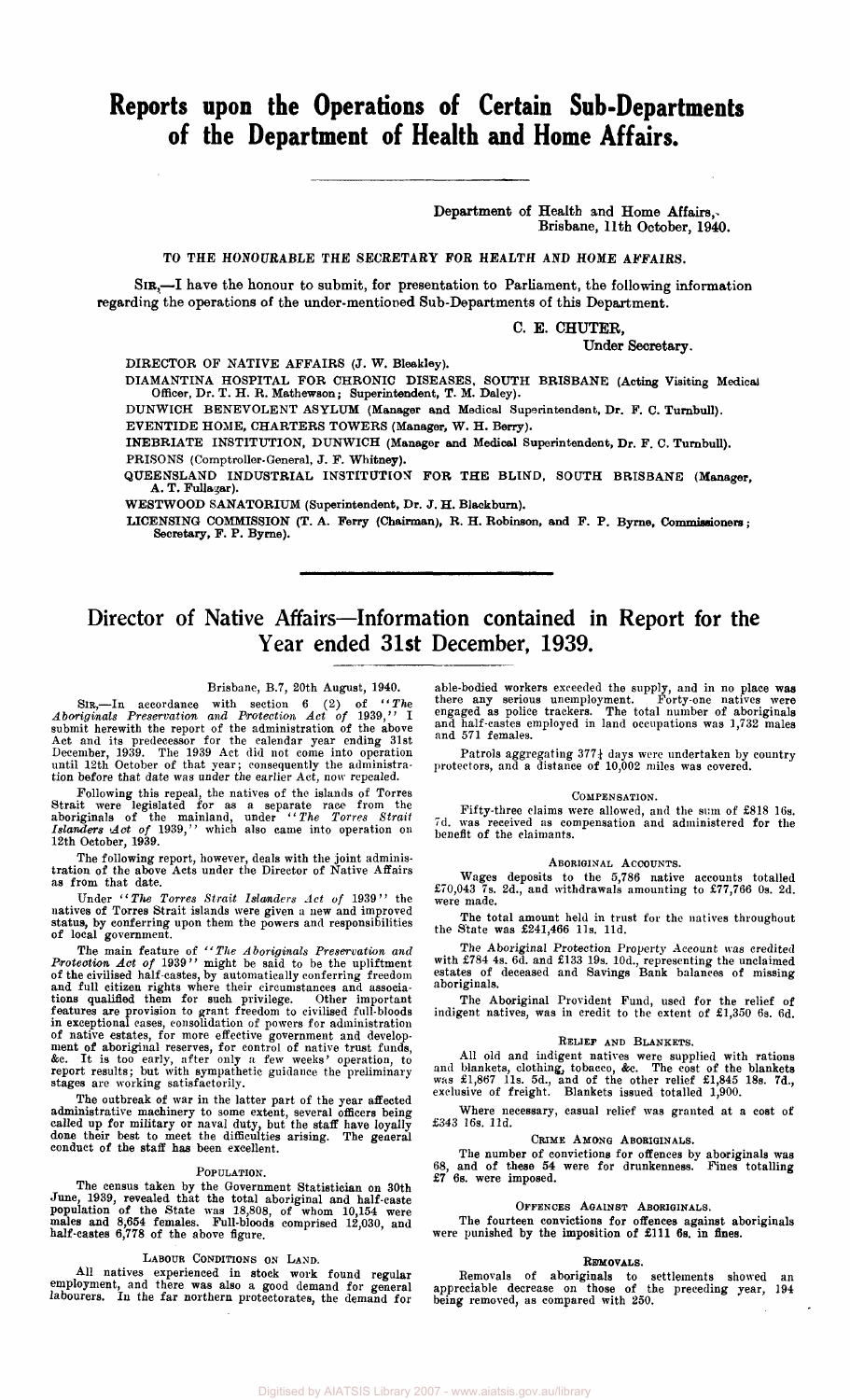HEALTH. An extensive medical survey of all the mainland settlements and missions and some of the Torres Strait islands was carried out on behalf of the National Health and Medical Research Council. The survey was, in the main, an investigation into the incidence of leprosy, and to enable an effective check to be kept on all leper contacts.

Health conditions in the Somerset district were not satisfactory, although, generally, with the exception of an outbreak of malaria at Poid Island, the epidemics were not as severe as those which prevailed in 1938.

Tuberculosis is still the greatest menace to the existence<br>of the people. Regular issues of dugong oil to children and<br>ailing adults have done much to keep the disease in check;<br>but the number of deaths towards which this for increasing resistance to this complaint.

In the main, the health of the missions was good, the<br>following illnesses occurring:—Seurvy at Doomadgee; mild<br>malaria at Lockhart River, Mitchell River, and Moa Island;<br>trachoma at Mornington Island; sore eyes at Weipa; i

The reports of country protectors revealed that, on the<br>whole, aboriginals in their districts had enjoyed very good<br>health. With the exception of unusual epidemics at Malanda<br>of measles, influenza, pneumonia, and pleurisy, colds, and influenza.

In districts to which hospitals were attached natives were given treatment, and 671 patients received attention.

So far as the Government settlements were concerned, the outstanding feature, from a health point of view, was the establishment of a leper lazaret at Fantome Island, and the transfer there of all aboriginal patients from Peel Island.

Cherbourg and Woorabinda settlements were visited by epidemics of influenza, the outbreak at the latter settlement being of a serious nature; and at Palm Island outbreaks of mumps and whooping cough occurred.

MARRIAGES. Sixty-one marriages were celebrated, and of these fifty-six were legal and five tribal; forty-seven of the legal unions were between couples of the same breed.

# ORPHANS IN HOMES.

The Sacred Heart Mission, Thursday Island, the Salvation Army Girls' Home, Veronga, the Salvation Army Boys' Home, Indooroopilly, and the Purga Industrial School maintained fifty-four orphans at the expense of the Department. The total cost of such maintenance was £1,080.

### COUNTRY CAMPS.

Throughout the country protectorates there are twenty-five areas set aside as aboriginal reserves, and of these seventeen are in regular use. In addition to these proclaimed areas, a number of recognised camping grounds exist. All reserves and most camps are under the supervision of local protectors, who advise that sanitary conditions were generally satisfactory.

HALF-CASTES.<br>By the passing of the new "Aboriginals Preservation and<br>Protection Act of 1939," the term "half-caste" was changed<br>to "half-blood." Under this Act persons with 50 per cent.<br>or less aboriginal blood, who do not

Insufficient time has elapsed, however, since this Act came into operation in October for reliable observations as to the results.

## EXEMPTIONS.

Exemption certificates were issued to sixty-one males and fifteen females. In future, this privilege can be extended to deserving full-bloods.

### TORRES STRAIT ISLANDS—SOMERSET DISTRICT.

# (Protector of Aboriginals and Islanders, C. O'Leary.)

ADMINISTRATION.<br>The most outstanding feature was the passing of "The *Torres Strait Islanders Act of* 1939" and *"The Aboriginals Preservation and Protection Act of* 1939. " These Acts placed the Torres Strait Island communities in a unique position, in that they now have a constitution giving them a system of self-government, more comprehensive and progressive than is enjoyed by any other native race of similar circumstances.

### EDUCATION.

Good progress was again in evidence. Every effort is being made to develop a system of education to meet the steady intellectual advance of the people.

The total enrolment at the fifteen primary schools was 1,076. Nine of these schools were in charge of European teachers and the remainder were controlled by trained Torres Strait islanders.

# POPULATION.

It is pleasing to report that there was an increase of fifty-two in the total population, from 3,435 to 3,487. The percentage of births per 1,000 was 33.8, and of deaths 20.6.

# COWAL CREEK SETTLEMENT.

This settlement continued to make steady progress. Old and indigent people, without relatives to support them, were maintained, and the young and able-bodied men were able to engage in constant employment in the marine industry, principally on boats of the Torres Strait islands.

### LABOUR CONDITIONS ON LAND.

There was the usual steady demand for station hands, bush workers, and female domestics; 179 males and 24 females being employed under agreement. Goldmining on Lockhart River Mission and the working of wolfram deposits on St. Paul's Mission, Moa Island, provided remunerative employment for some of the workers of these missions.

### LABOUR CONDITIONS IN THE MARINE INDUSTRY.

The marine industry provided employment for 510 men.<br>At the beginning of the year prospects in this industry were<br>particularly bad, due principally to the difficulty in satisfactorily marketing trochus or mother of-pearl s to be paid.

### ' ' COMPANY ' ' BOATS.

The number employed on the twenty-six "company" boats<br>owned by the islanders was 378. One hundred and ninety-four<br>tons of marine produce were won, and 600 gallons of dugong<br>oil were extracted. The total value of this produ

# ISLAND FUNDS.

The total amount standing to the credit of the island funds of all islands was £3,274 15s. Id. The system of taxa-tion was altered in the new Islanders Act to give the councillors of each island full power to assess the taxes to be collected for their particular island.

### ISLAND IMPROVEMENTS.

The drainage of the swamp at Saibai Island was completed, and similar work was also undertaken at Poid and Yam Islands. Preliminary work for improving the island's water supply was undertaken at Badu Island. House-building on all islands.

# Q.G.K. "MELBIDIR."

The Department's auxiliary ketch "Melbidir" performed<br>excellent service. In addition to the usual patrol work,<br>this vessel is utilised for carrying cargo between the island<br>industries store at Badu Island and the various b

# ISLAND INDUSTRIES BOARD.

The turnover for the year was £27,009, including £13,662 at branch stores.

The Badu Island workshop effected the building of fourteen dinghies and the refitting, repairing and recoppering of fifteen vessels, in addition to carpentry and plumbing work.

Clothing for the Northern protectorates and Gulf missions was manufactured in the workrooms of the Badu Island store.

# WIRELESS.

The Department's radio service to all missions, Torres<br>Strait Islands, Iron Range, and Batavia goldfields (the latter<br>a private set working through the Department's mother<br>station) has proved again a wonderful assistance t country.

# GOVERNMENT SETTLEMENTS.

The population of the three Government settlements, including the 70 inmates of the lazaret, was 3,174. Conduct and discipline were very satisfactory at each place.

Aboriginal labour was in greater demand than in the previous year. The number employed under agreement was 455, and those under casual permit numbered 331.

Unfavourable weather conditions resulted in a decrease in the production of vegetable and farm products.

The total number of cattle at Cherbourg was 1,597, at Palm Island 483, and at Woorabinda 2,762 head.

Industrial operations at all settlements were maintained<br>at a satisfactory standard. Native tradesmen, farm hands,<br>stockmen, fencers, builders, sawmill attendants, and village